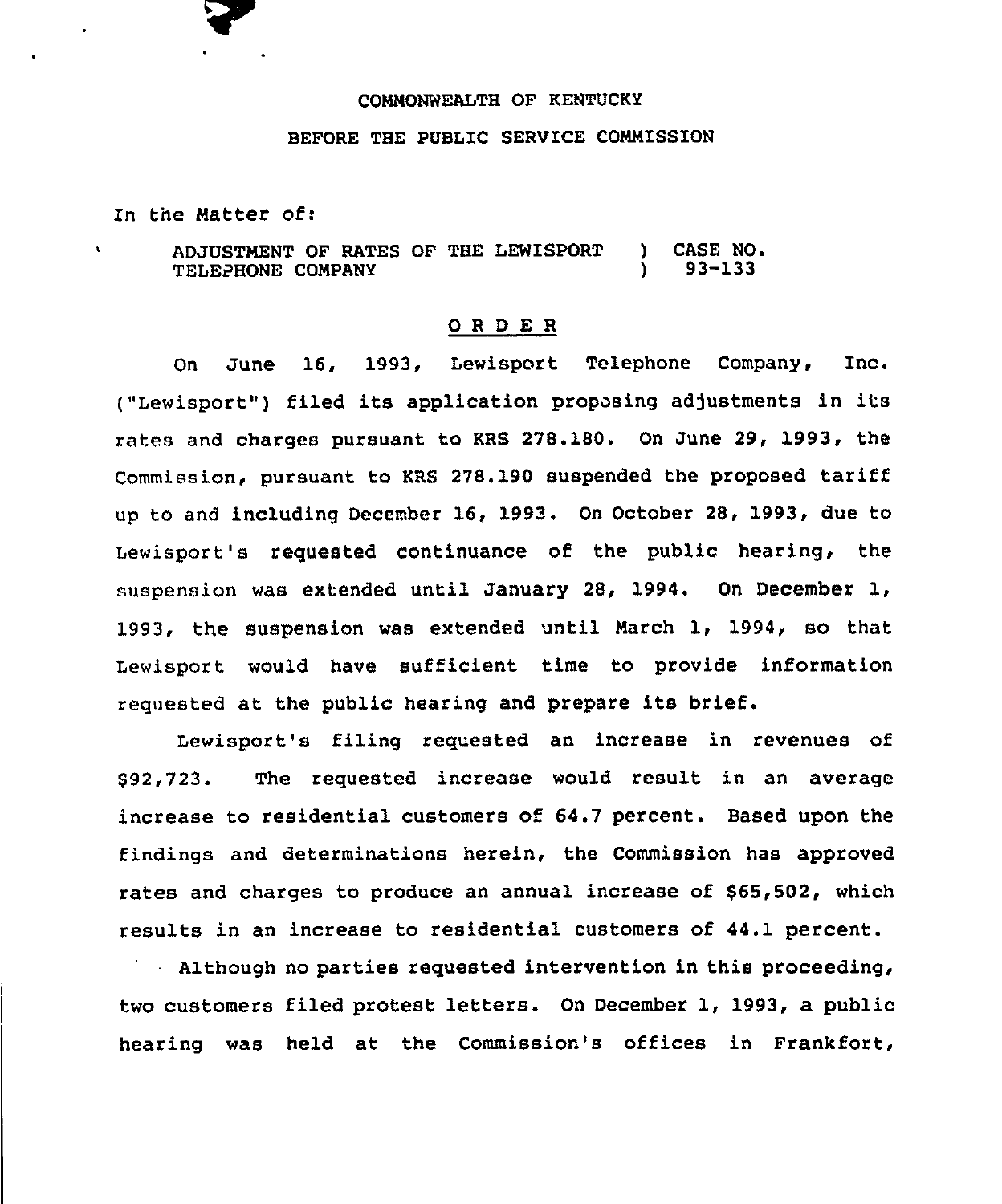Kentucky. Lewisport's brief was filed on January 18, 1994, and responses have been submitted to all requests for information.

 $\hat{\mathbf{r}}$ 

This Order addresses the Commission's findings and determinations with regard to its investigation of Lewisport's revenue requirements and rate design.

## TEST PERIOD

Lewisport proposed and the Commission accepted the 12-month period ending December 31, 1992 as the test period in this proceeding.

# NET INVESTMENT RATE BASE

Lewisport proposed a net investment rate base of \$2,386,091 based upon actual test-year-end account balances updated to reflect construction projects completed and placed in service through May  $31.1993.<sup>1</sup>$ 

Lewisport's proposal to update its rate base to reflect additions through Nay 1993 represents a departure from the Commission's normal practice of basing net-investment on test-yearend account balances. Lewisport's justification for this departure is that its central office and outside plant were almost entirely replaced between December 1992 and Nay 1993, and, absent an adjustment to reflect these replacements, on-going rates would not reflect current investments.

Lewisport's proposed post-test-period additions to rate base should be accepted. The construction involved tremendous

 $-2-$ 

 $\mathbf{1}$ Application, Section <sup>10</sup> (11)(6)(c), Handley, Prefiled Testimony, Exhibit G.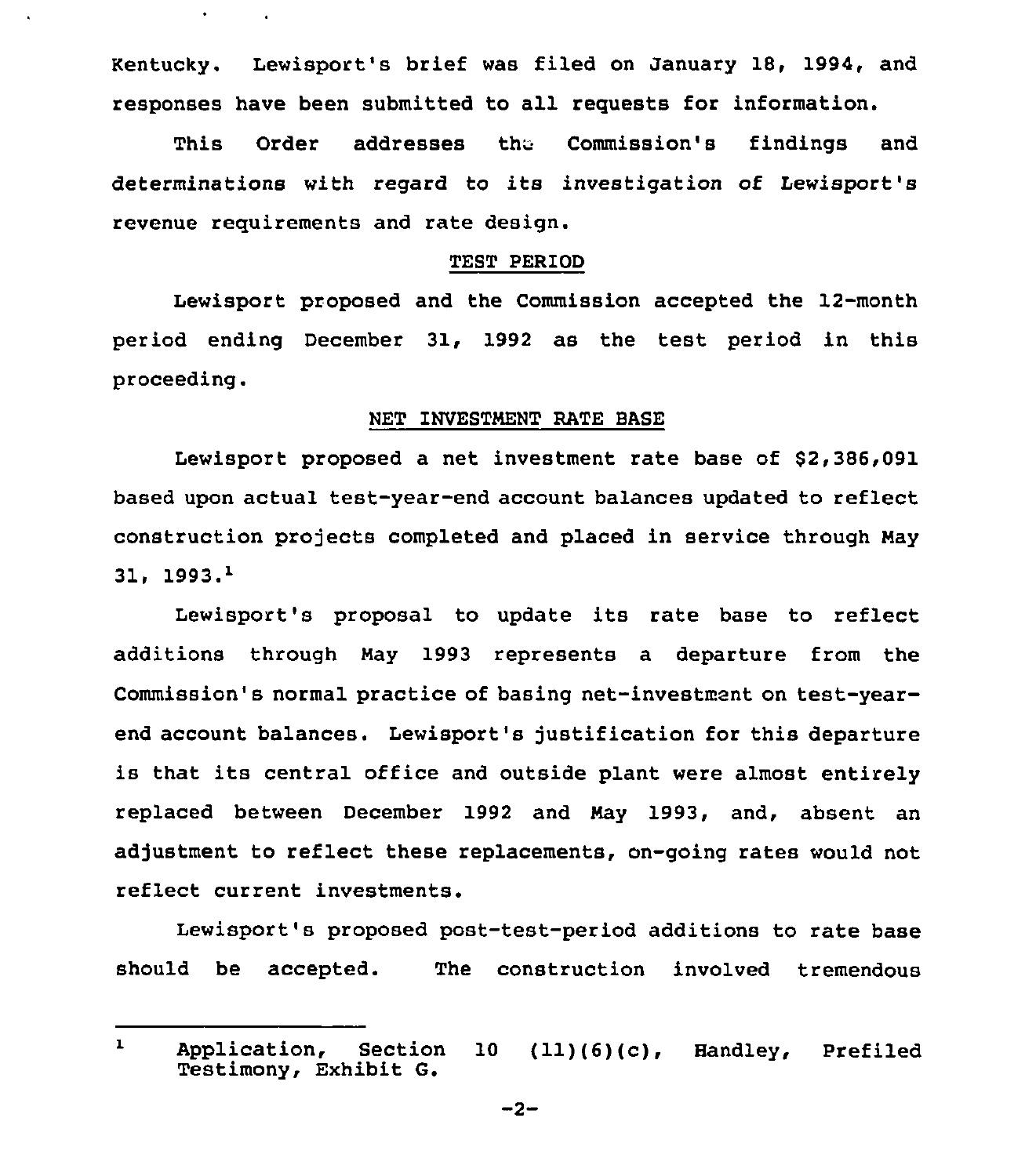investment on the part of Lewisport and resulted in substantial improvements to the system. Disallowance of these additions would result in a rate structure which would not recognize reasonable and authorized investment currently in place, and would allow the ratepayers to enjoy the benefits of the investment without compensation to the utility. Adjustments reflecting identifiable savings to operating expenses and additional pro forms revenues associated with the construction have been made by Lewisport to maintain proper matching.

Lewisport included a \$7,705 deduction to its rate base associated with customer deposits. However, customer deposits do not represent a cost-free source of funds, but rather bear interest as required by the Commission's regulations. Therefore, no deduction for customer deposits has been made.

Lewisport's proposed accumulated depreciation balance has been increased by \$13,874 to correspond with the revised depreciation expense adjustment. Also, the post-retirement benefit deduction has been reduced by \$4,302 to reflect the Commission's decisions relating to the corresponding expense as discussed in a later section of this Order.

The Commission has determined Lewisport's net investment rate base to be as follows:

| Plant In Service<br>Accumulated Depreciation<br>Net Plant | \$2,482,750<br>44,916 | \$2,437,834 |
|-----------------------------------------------------------|-----------------------|-------------|
| Add:<br>Materials & Supplies<br>Subtotal                  | 14,263                | \$2,452,097 |

-3-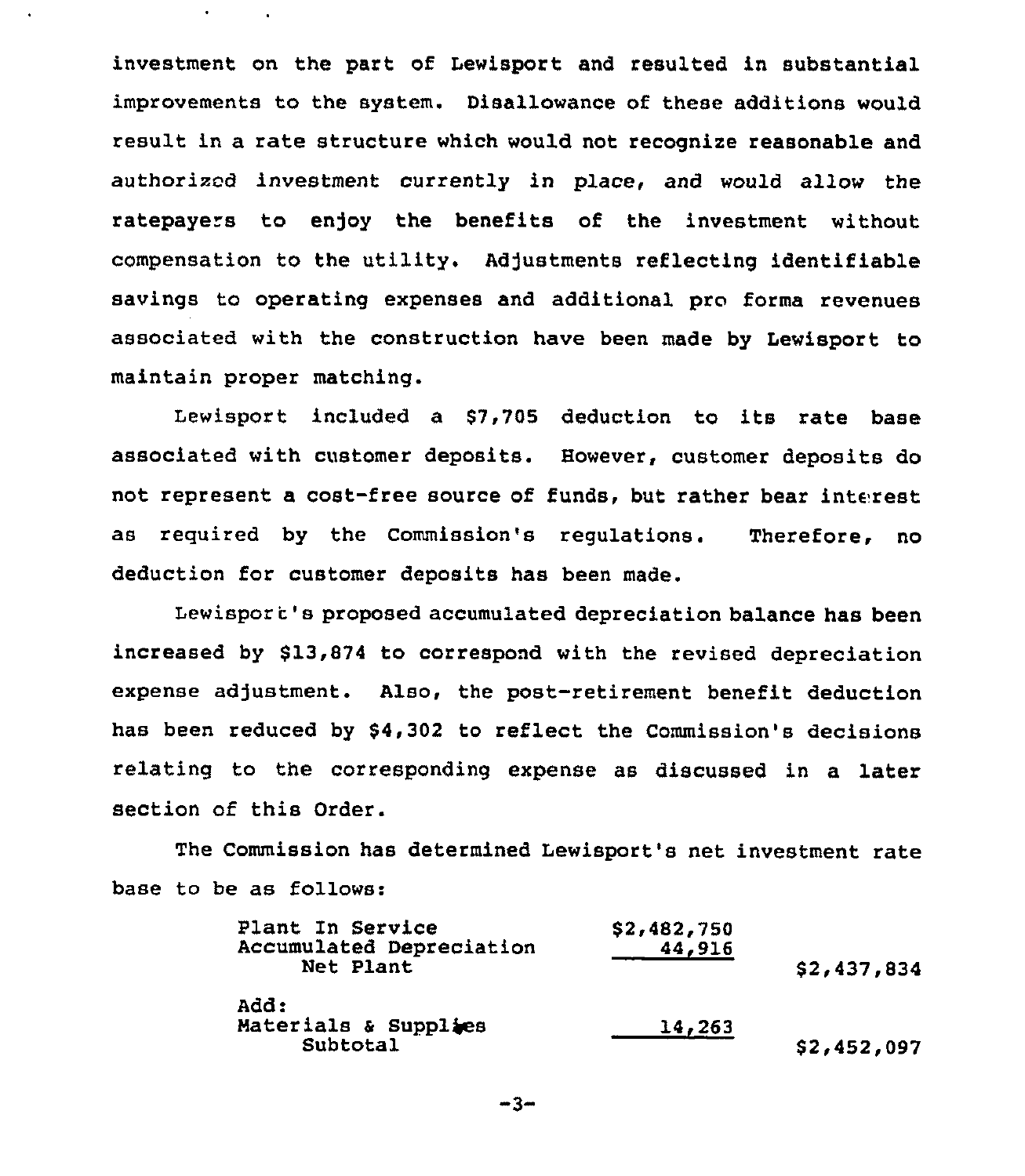| Less:                           |        |
|---------------------------------|--------|
| <b>Deferred Taxes</b>           | 52,220 |
| <b>AFUDC Deduction</b>          | 10,450 |
| <b>Post-Retirement Benefits</b> | 5,203  |
|                                 |        |

Net Investment Rate Base 82,384,224

#### REVENUES AND EXPENSES

The Commission has generally accepted the proposals included in Lewisport's application with the following exceptions:

# Corporate Allocations

 $\mathbf{r}$ 

Lewisport is a wholly owned subsidiary of TDS Telecom, which is a business segment of Telephone and Data Systems, Inc. ("TDS"). Lewisport is one of three telephone companies owned by TDS in the Commonwealth of Kentucky, along with Salem Telephone Company, Inc. ("Salem") and Leslie County Telephone Company, Inc. The three Kentucky companies are a component of the Southeast Region of TDS headquartered in Knoxville, Tennessee. Each telephone company owned by TDS operates as a stand-alone entity.

As a member of the TDS system, Lewisport receives direct charges and a pro-rata portion of the corporate overheads of its parent and other senior affiliates. Six affiliated companies directly charged or allocated a total of \$365,249 to Lewisport during the test year.<sup>2</sup> After consideration of adjustments, belowthe-line bookings, and capitalizations, the total amount of affiliated charges Lewisport proposed to include in its cost of service was  $$177,506.^3$ 

 $\overline{2}$ Application, Section  $10(11)(6)(T)(1)$ .

з September 24, 1993, Data Request, Item 56f.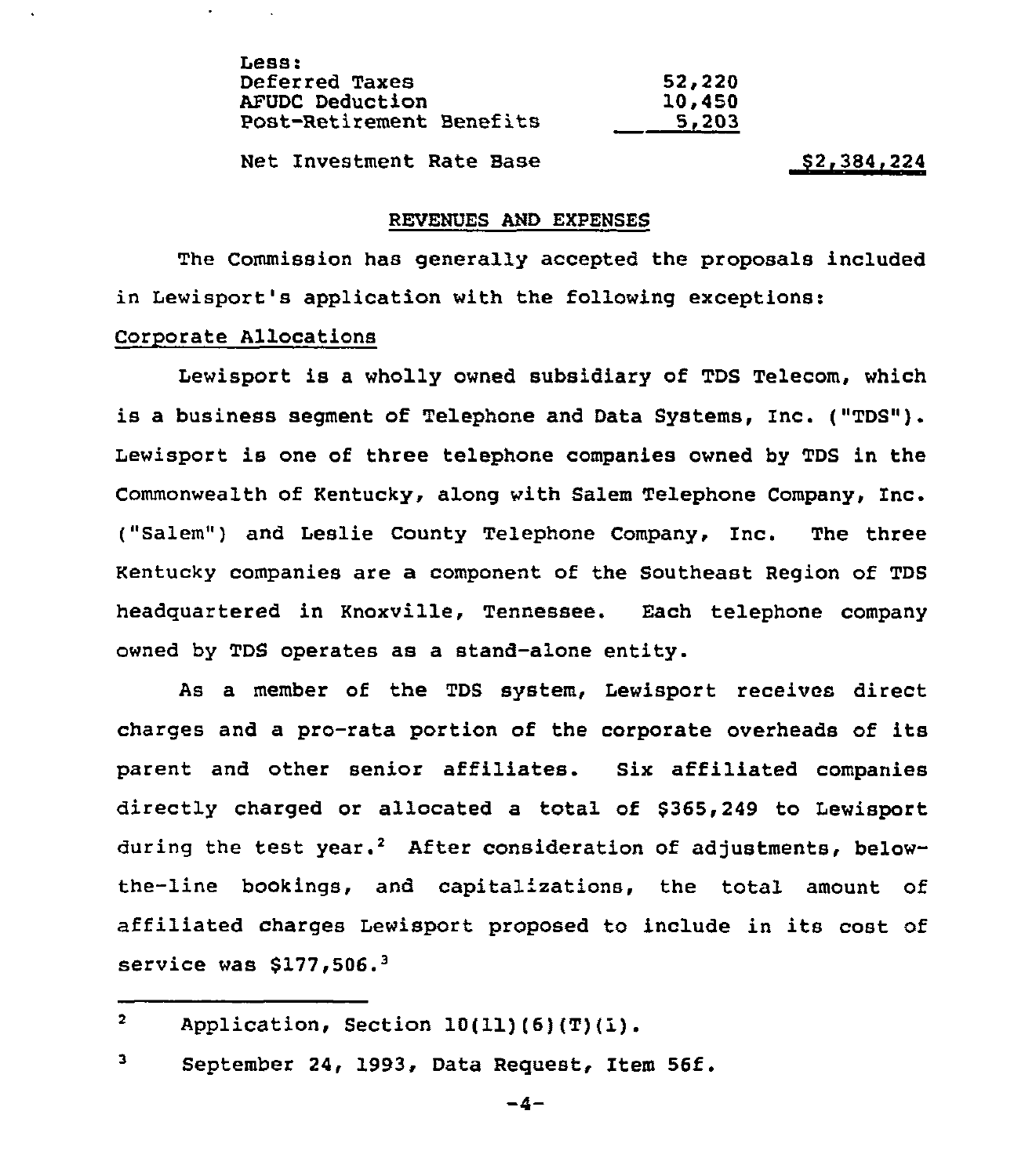Total operating expenses and taxes for Lewisport for the test period were \$608,586.<sup>4</sup> The allocated and directly charged costs from affiliates to Lewisport comprise a significant portion of the cost of service of Kentucky ratepayers. In fact, <sup>28</sup> percent of Lewisport's proposed operating expenses before taxes consist of affiliated charges. To ensure that the rates charged by Lewisport are fair, just, and reasonable, the reasonableness of these affiliated costs must be determined.

These allocations were investigated during a recent rate case filed by Salem.<sup>5</sup> TDS prepared a Value of Service Study ("VOS Study") to justify its corporate expense allocations. However, the Commission allowed only \$24,438 of a requested \$197,000 in corporate expenses for rate-making purposes. $6$  The remainder of the corporate expenses were disallowed because 1) the substantial increase (40 percent) in operating expenses occurred immediately upon TDS's acquisition of Salem, and 2) Salem could not show "current tangible benefits" attributable to the increases.

Lewisport's expense structure before and after the TDS acquisition is quite different from Salem's. Whereas Salem experienced a 40 percent increase in expenses, $8$  Lewisport

```
-5-
```
 $\blacktriangleleft$ Handley, Prefiled Testimony, Exhibit C.

<sup>5</sup> Case 91-217, Adjustment of Rates of the Salem Telephone Company, Inc.

<sup>6</sup> Id., Order dated February 28, 1992, page 9.

 $\boldsymbol{7}$ Id., pages 6-12.

в Id., page 8.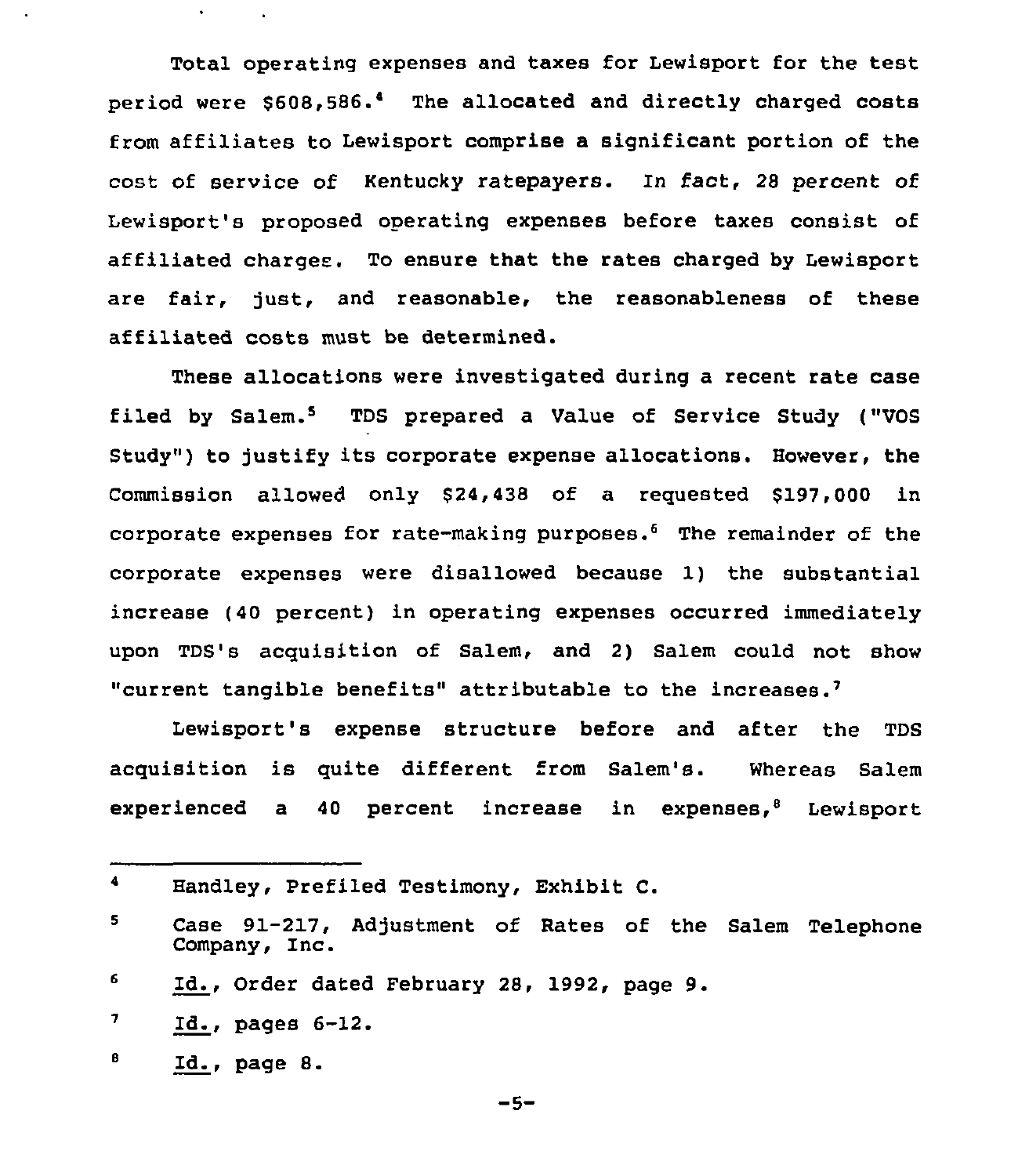experienced a slight decrease of  $.6$  percent.<sup>9</sup> In fact, 1992 test year expense levels remain below the pre-acquisition 1989 levels.<sup>10</sup> This reduction strongly supports allowance of the allocations in this instance.

Also unlike Salem, Lewisport has cited specific tangible benefits on a before-and-after-acquisition basis. For example, prior to the acquisition, Lewisport's cable and wire facilities consisted primarily of air-core cable, most of which experienced moisture problems. As a result, customers experienced noise problems such as static, cross-talk, and humming.<sup>11</sup> The extensive replacements to outside plant have eliminated these problems.

Furthermore, the replacement of the pre-acquisition step-bystep switch with a digital switch has produced several tangible benefits. Services such as call waiting, call forwarding, and personal ringing are now available.<sup>12</sup> Also, the new switch will allow Lewisport to provide digital touch-tone, 8911, and customized business offerings.<sup>13</sup> The availability of these new services are current tangible benefits to the ratepayers and satisfies the standard for justifying these allocations established in the Salem case.

| 9. | September 24, 1993, Data Request, Item 22. |
|----|--------------------------------------------|
| 70 | Transcript of Evidence, pages 84-85.       |
| 11 | Transcript of Evidence, page 21.           |
| 12 | Lewisport's Brief, page 9.                 |
| 13 | <u>id.</u>                                 |

 $-6-$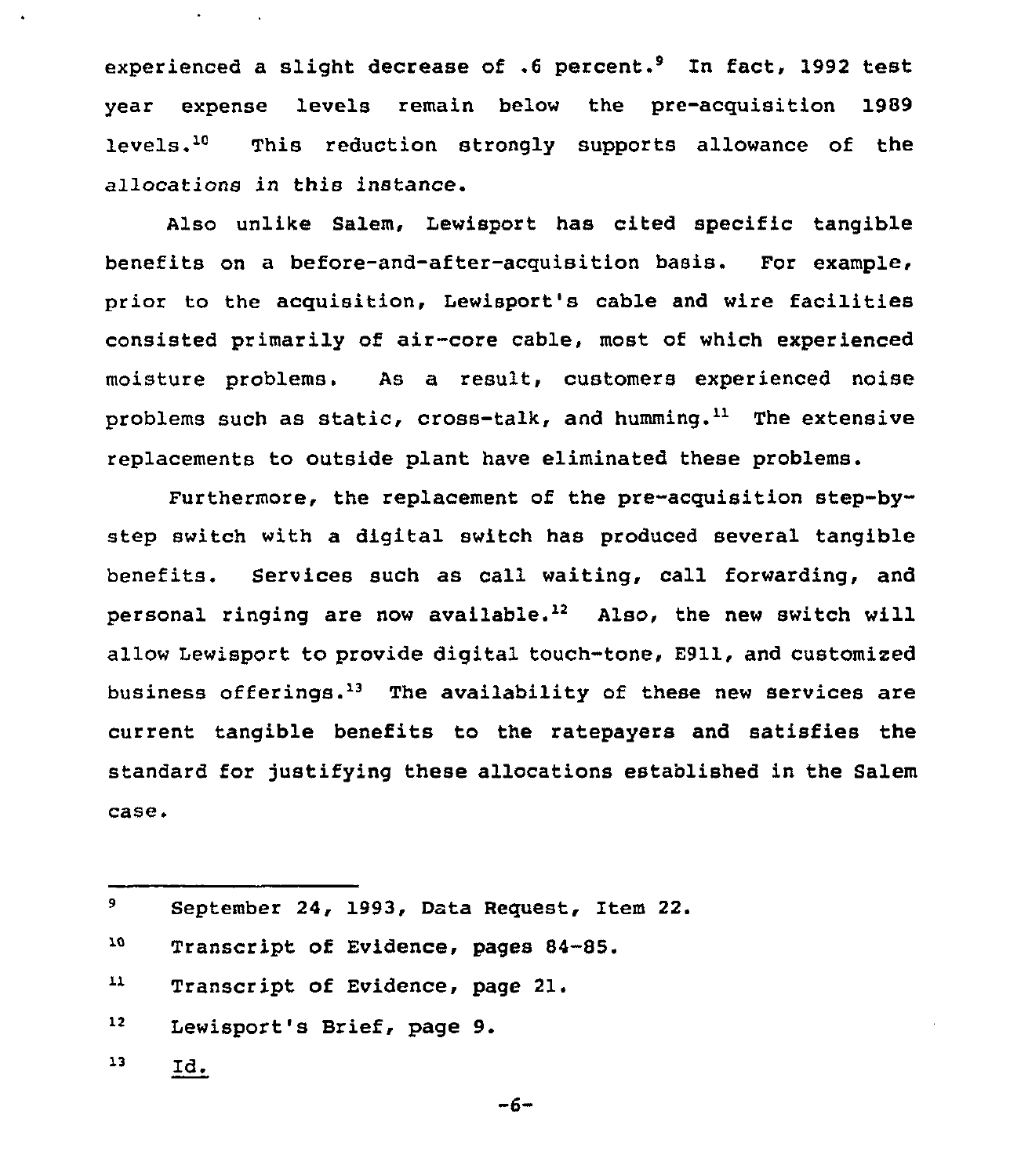Lewisport has generally justified the inclusion of its proposed corporate allocations expenses. However, in the Salem VOS Study, these allocations were subjected to an evaluation of an independent outside auditor, Kiesling and Associates ("Kiesling"). Kiesling determined that nine individual items were inappropriate allocations for rate-making purposes.<sup>14</sup> In view of Kiesling's determination, the Commission finds that Kiesling's recommendations with respect to the disallowance of corporate allocations should be adopted in this case. The applicable Kiesling disallowances for Lewisport were  $$10,145$  in the test year.<sup>15</sup> Lewisport's expenses have been reduced accordingly.

### Amortization of Early Retirements

Lewisport proposed an adjustment of \$51,104 to reflect the amortization of undepreciated balances of assets retired in conjunction with its system upgrade.<sup>16</sup> On June 24, 1993, Lewisport sought the Commission's approval to record these retirements and amortize the associated undepreciated balances over five years. Action on this accounting request was deferred pending a decision in this case.

In consideration of the considerable improvements to the system associated with these retirements, recognition of this amortization in cost of service is appropriate. The proposed 5 year amortization period, however, is inappropriate as it would

 $16$ Application, Adjustment H.

 $14$ Salem VOS Study, page 15.

 $15<sub>1</sub>$ Lewisport's January 28, 1994 filing.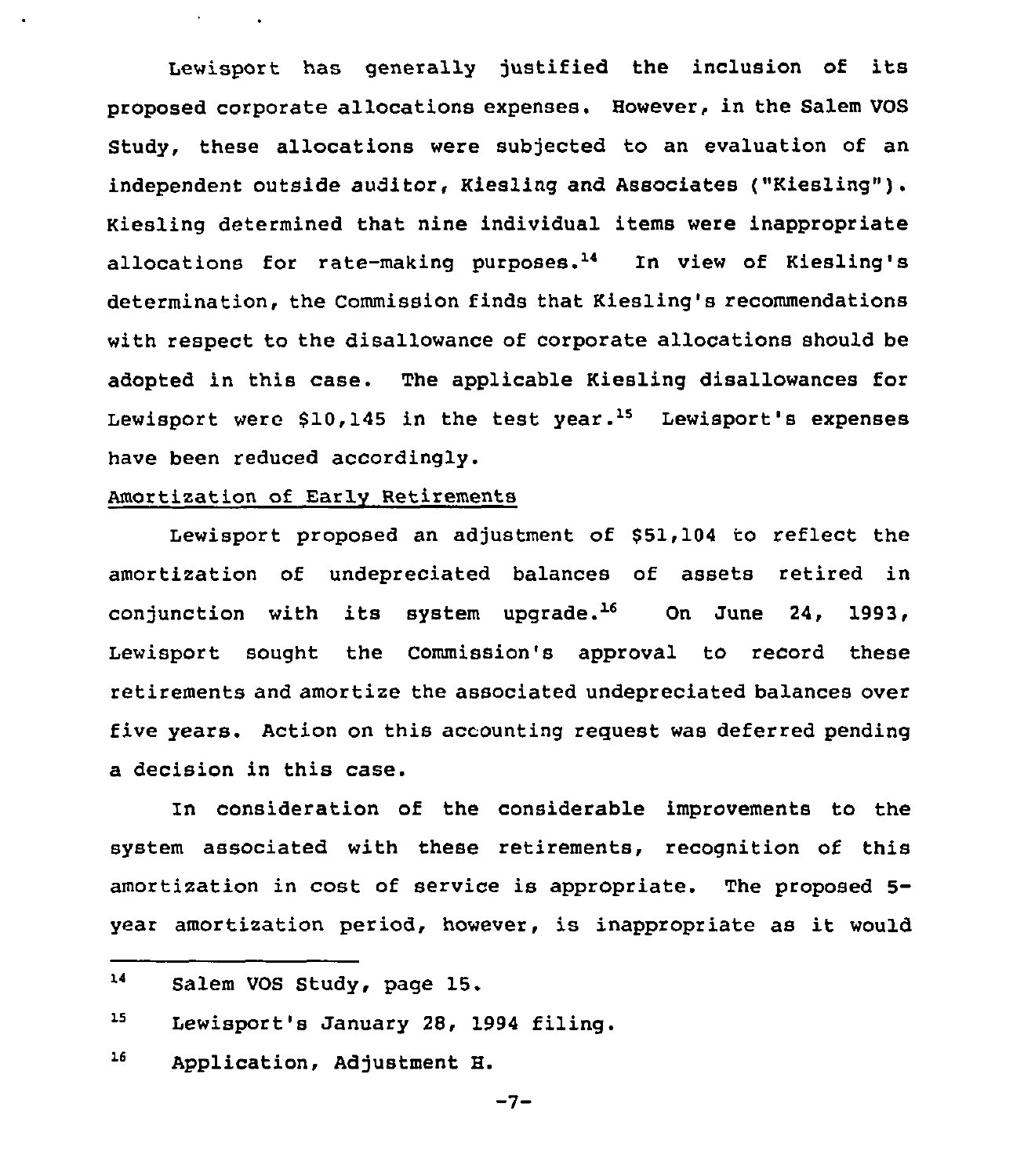distort Lewisport's true cost of service. Proper matching dictates that the amortization period reflect the average remaining life of the retired plant, which is  $10.6$  years.<sup>17</sup> Therefore, Lewisport's proposed adjustment is approved and the amortization period extended to 10 years.

Moreover, the Commission has imputed additional accumulated depreciation of \$16,620 to reflect timely acceptance of the 1990 average schedule depreciation rates. $18$  Lewisport rejected the 1990 rates relying on language, included in the Commission letter issuing the rates, that early retirements could not be hooked if those rates were accepted.'9 As Lewisport was already under this limitation due to its prior acceptance of the 1987 average schedule rates, the rejection of the 1990 rates was without good cause. Imputation of additional depreciation reserves of \$16,620 results in an adjustment to the early retirement of  $$23,890,20$  a reduction of \$27,214 to Lewisport's proposed expense.

### Depreciation Expense

Lewisport proposed an adjustment to depreciation expense of \$ 6,761 based upon new plant additions through May 1993 and 1990

<sup>19</sup> September 24, 1993, Data Request, page 102.

| 20 | Reserve Deficiency   | \$255,520 |
|----|----------------------|-----------|
|    | Imputed Depreciation | 16,620    |
|    | Imputed Deficiency   | 238,900   |
|    | Amortization Period  | 1 O       |
|    |                      | 5 23,890  |

 $-8-$ 

<sup>17</sup> Hearing Data Request, Item 2.

<sup>18</sup> Hearing Data Request, Item 3.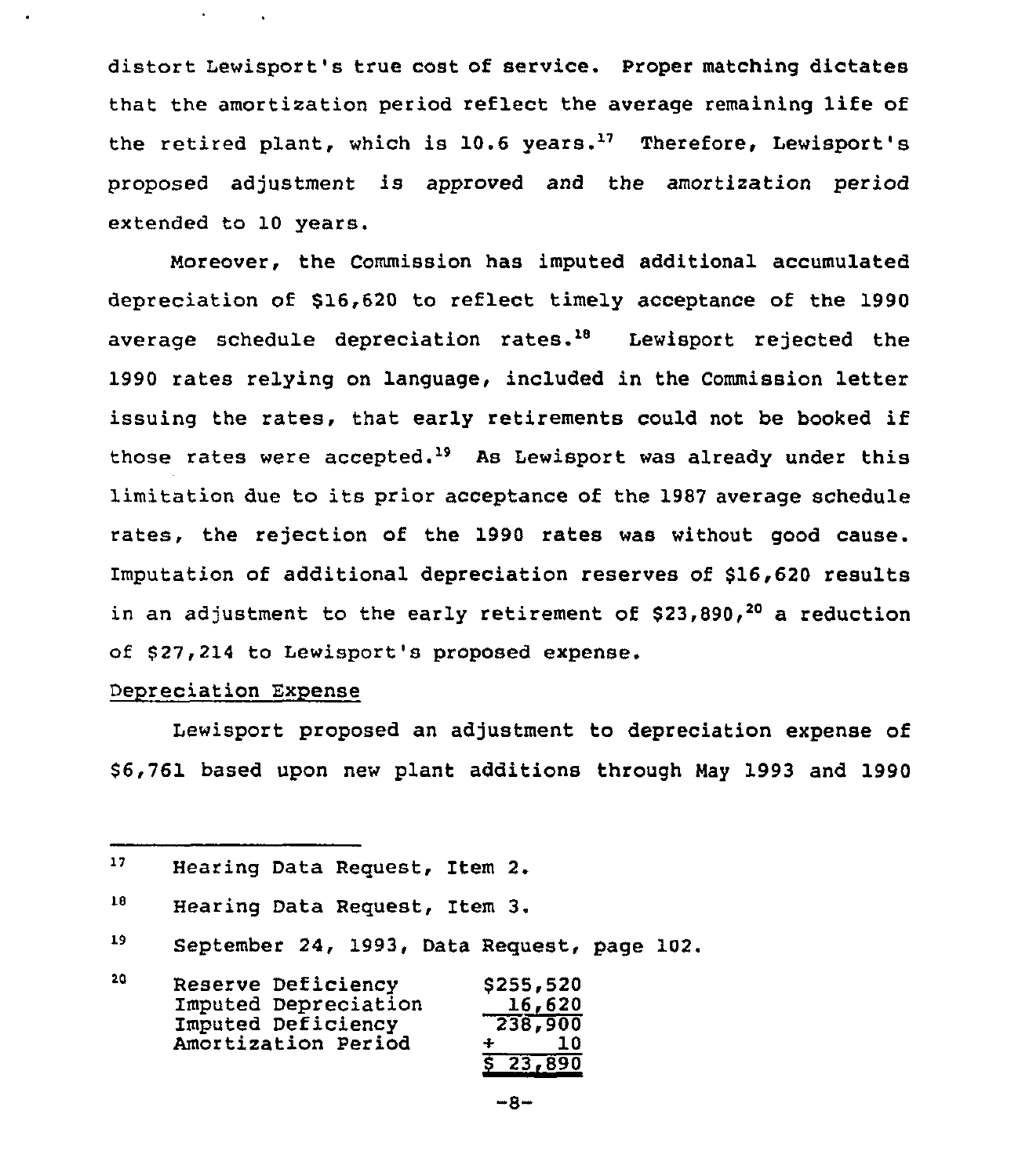depreciation rates.<sup>21</sup> On August 27, 1993, the Commission issued its 1993 Depreciation rates. These rates were formally adopted by Lewisport by letter of September 10, 1993. On December 1, 1993, Lewisport filed a revised depreciation exhibit reflecting these rates which produce a \$20,635 adjustment which is accepted.

# Statement of Financial Accountinq Standards No. 106 ("SFAS 106")

Lewisport proposed an adjustment of  $$15,842,22$  revised to  $$16,012$ ,<sup>23</sup> to reflect its other post-retirement employee benefits ("OPEB") liability and related expense on an accrual basis, as required by SFAS 106, Employers' Accounting for Post-Retirement Benefits Other Than Pensions. OPEB liabilities arise from current and past promises to pay employee retirement benefits other than pensions. The Commission ruled in Case No. 92-043<sup>24</sup> that the rate-making treatment of these costs would be considered in a utility specific rate case.

Lewisport argues that the accrual basis is appropriate because it will match the current cost of providing service with the revenues generated by that service. It bases this argument on the

<sup>21</sup> Application, Adjustment G.

<sup>22</sup> Application, Schedule 10.(11)(6)(a), page <sup>30</sup> of 42.

<sup>23</sup> September 24, 1993, Data Request, Item 25h.

<sup>24</sup> Case No. 92-043, The Joint Petition Of Kentucky Power Company, Kentucky Utilities Company, Louisville Gas and Electric Company, And Union Light, Heat And Power Company For Certain Accounting And Rate-Making Authority Associated With The Implementation Of Statement Of Financial Accounting Standards No. 106.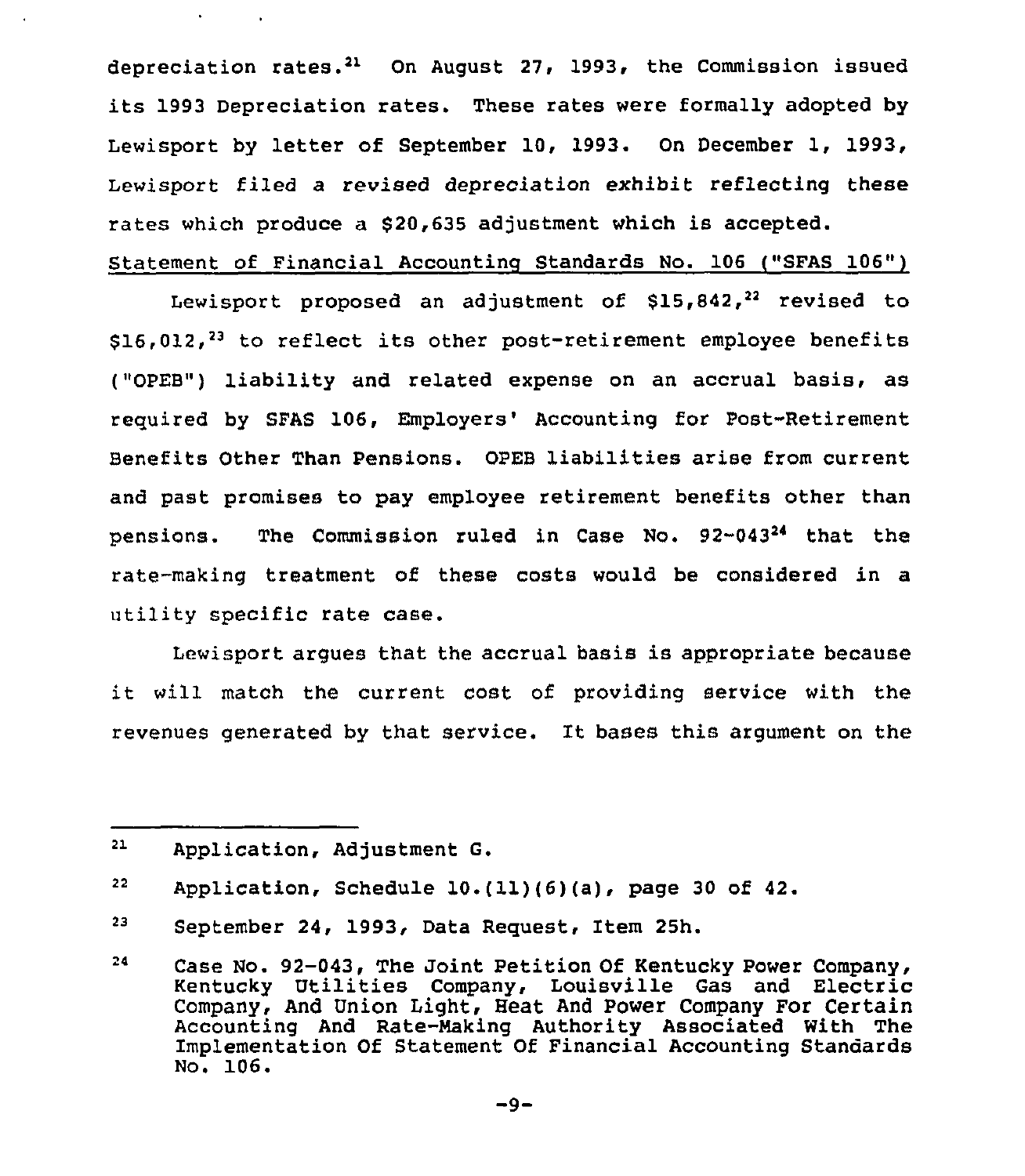premise that post-retirement benefits are part of an employee's compensation for services currently rendered.

The accrual basis for OPEB costs best reflects the true cost of providing service to cuzrent customers. Therefore, Lewisport's updated calculation of the SFAS 106 expense for the test year is accepted subject to the following limitation.

Medical Trend Rate - Lewisport proposed a medical trend rate starting at 15 percent and descending to 6.5 percent over ten years. This was based on studies performed by its actuarial consultant, Hewitt Associates. Lewisport argues that for the Commission to suggest a different rate would be arbitrary and wrong.<sup>25</sup> However, it also stated that there is "...considerable judgment in all those assumptions..." used in calculating OPEB expense.<sup>26</sup> Further, Lewisport arques that its medical trend rate is based on historical data and therefore reasonable.<sup>27</sup> However, this data was taken from TbS companies nationwide and was not specific to Lewisport or Kentucky.<sup>28</sup>

In a recent Kentucky-American rate case, $29$  the Commission determined that a 15 percent medical trend rate was relatively high in comparison with other jurisdictional companies. Given the

- 28 Transcript of Evidence, pages 132-133.
- 29 Case No. 92-452, Adjustment of Rates of Kentucky-American Water Company.

 $-10-$ 

<sup>25</sup> Transcript of Evidence, page 134.

<sup>26</sup> Transcript of Evidence, page 131.

<sup>27</sup> Transcript of Evidence, page 132.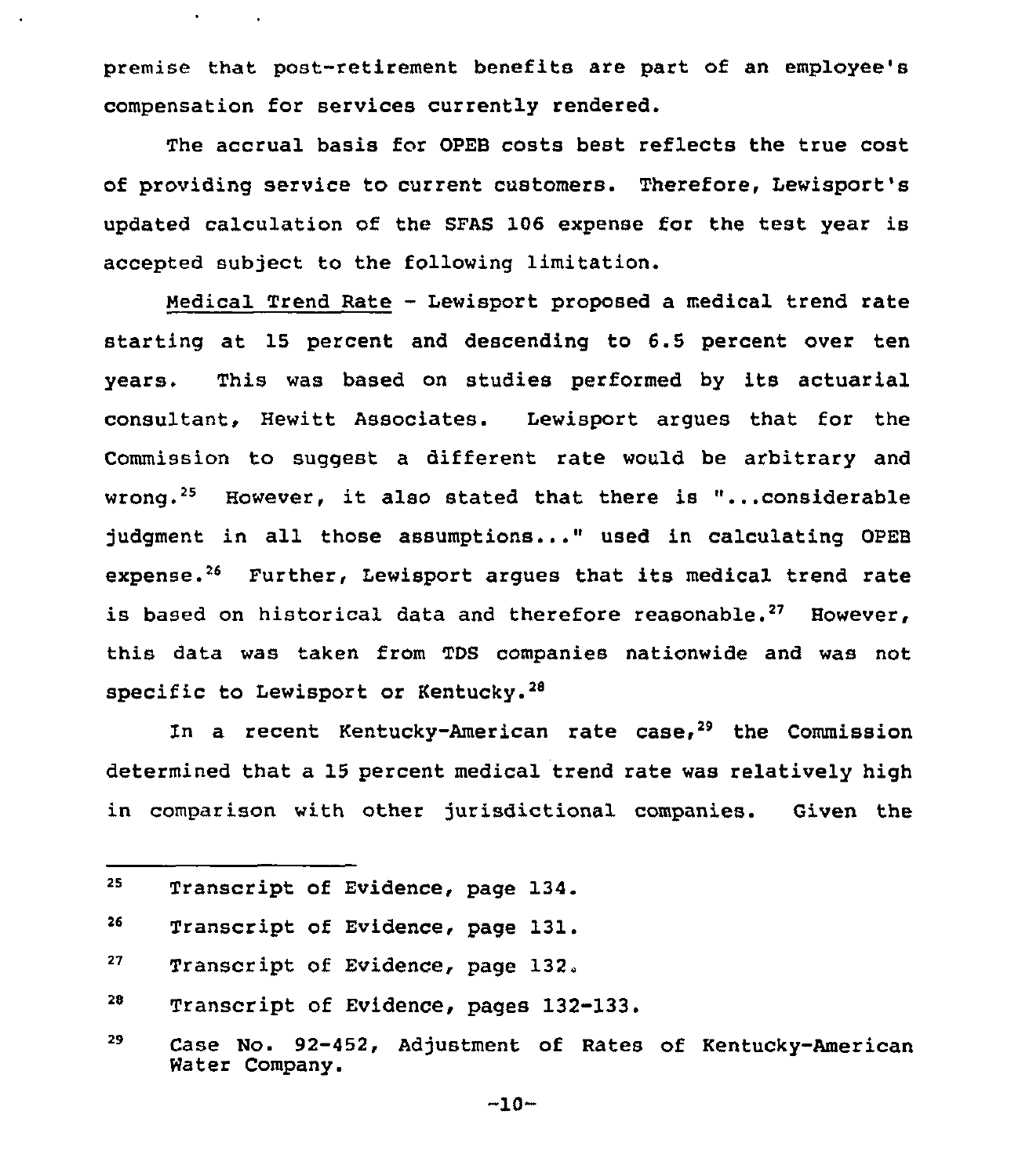admitted uncertainty of Lewisport's assumptions, the non-companyspecific study relied upon, and Lewisport's failure to meet its burden of justifying its company-specific proposed rate, the Commission has reduced the medical trend rate by three percentage points for the test period, based on its findings in the Kentucky-American case.

This adjustment reduces Lewisport's revised proposed OPEB expense from \$16,012 to \$8,672,<sup>30</sup> a decrease of \$7,340.

OPEB Expense Funding — Lewisport seeks to fund only the taxdeductible portion of OPEB expense, which it estimates to be <sup>40</sup> percent, and reduce rate base by the unfunded 60 percent. The company argues that it should not be required to fund OPEB expense <sup>100</sup> percent as it would be making <sup>a</sup> cash disbursement that would not be tax-deductible.<sup>31</sup> While this may be true, many other factors must be considered in deciding the funding issue. Among these are the expected decrease of OPEB expense in the long run with 100 percent funding, and whether this reduction would be more cost effective for the ratepayer than an offset to rate base.

Funding the tax-deductible amount of OPEB expense (40 percent) while reducing rate base by the resultant amount (60 percent) is reasonable in this case. In future cases the company should be prepared to show why funding less than 100 percent of OPEB costs is in the best interest of the ratepayers. Funding is required to the extent that it is cost effective. Further, as Lewisport's proposed

31 Transcript of Evidence, page 174.

<sup>30</sup> September 24, 1993, data request, Item 25h.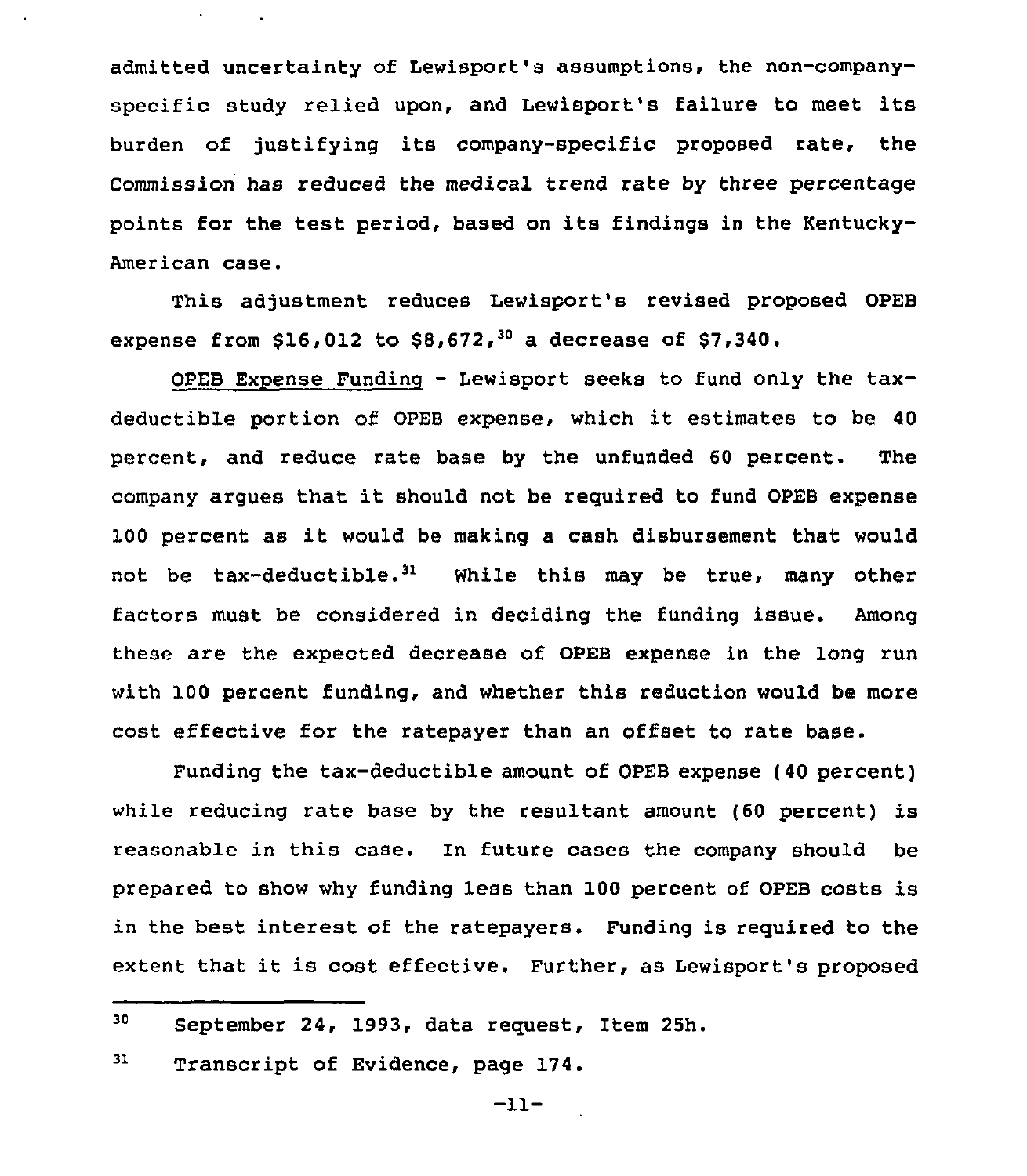method will result in book-tax timing differences, any deferred tax ba1ances resulting from the funding treatment will be closely scrutinized in any future rate case.

# Nonregulated Allocation

Lewisport relies on TDS' Part-X Manual to exclude nonregulated expenses from regulated expense accounts. In its original application, Lewisport proposed to decrease regulated expenses by \$10,83332 to reflect proper implementation of the Part-X Manual and subsequently identified an additional  $$7,522^{33}$  that should be excluded from regulated expenses.

The Commission has made an adjustment to reduce regulated expenses by an additional \$7,522 for a total nonregulated adjustment of \$18,355,

### Manager Vehicle

As part of an overall compensation package, Lewisport's manager is provided a company vehicle. Under Lewisport'B policies, the vehicle may be used for both business and personal uses. Expenditures that do not provide a demonstrable benefit to the ratepayers should not be borne by the ratepayers, but must instead be absorbed by the stockholders. The Commission, in the Salem case, among others, has found that personal use of a company vehicle does not produce a benefit to the ratepayers, and Lewisport has failed to demonstrate a benefit in this instance. Therefore,

 $32<sub>2</sub>$ Application, Schedule  $10.(11)(6)(a)$ , page 18 of 42.

<sup>33</sup> Hearing Data Request, Item 4.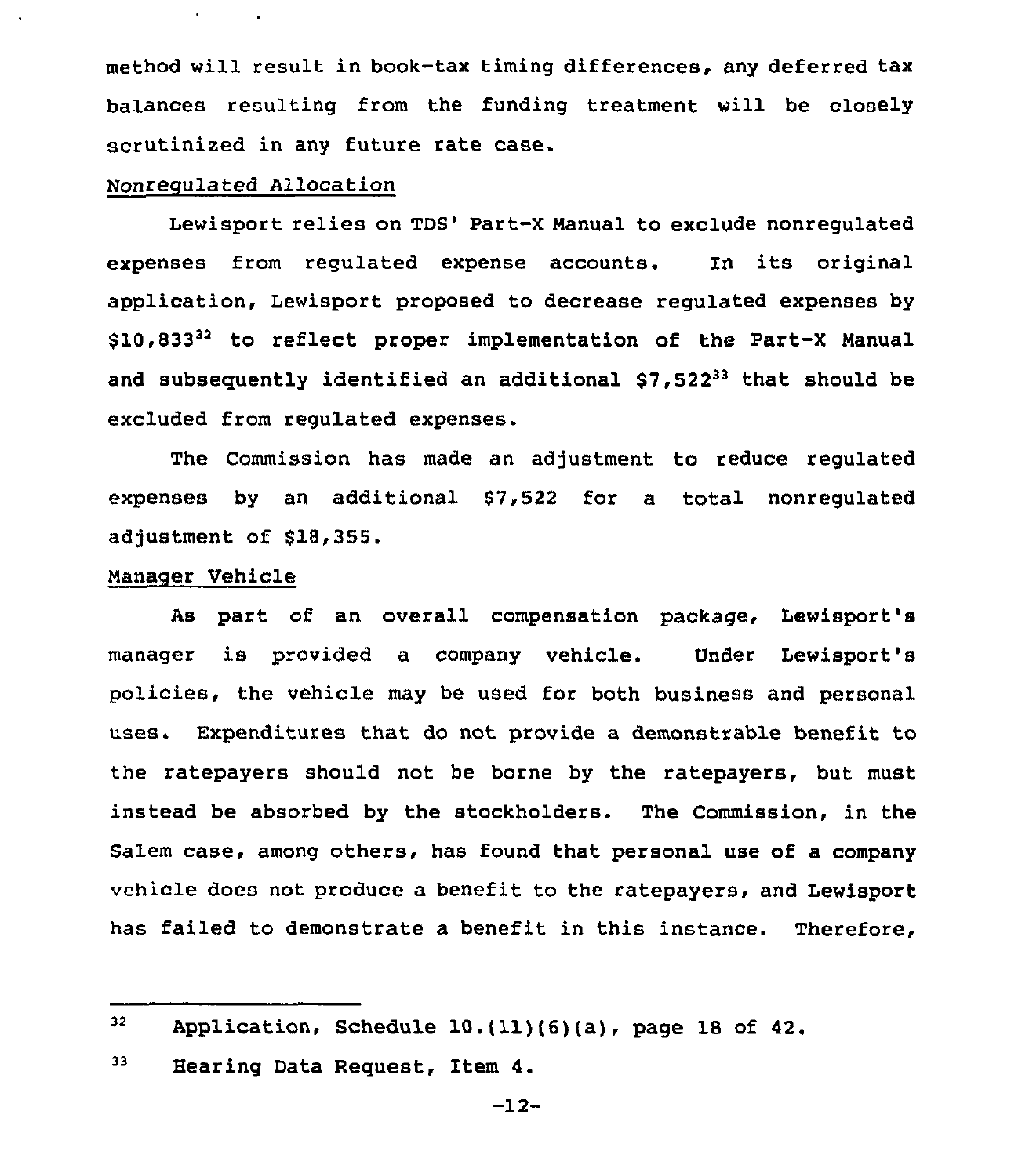test-year operating expenses have been reduced by \$71734 to remove costs associated with the manager's personal use of a companyprovided vehicle.

# Rate Case Expense

In its application, Lewisport proposed an adjustment of \$10,000 to reflect a three-year amortization of the estimated \$30,000 cost of processing this case. Subsequently, Lewisport revised its projected estimate to  $$33,796^{35}$  and then to  $$53,250.^{36}$ 'n its filing of January 24, 1994, Lewisport reported actual rate case expenses of \$61,200. Lewisport proposes to include the amortization of this amount in its cost of service.

Lewisport based its initial \$30,000 projection on expenses incurred prior to and through the hearing in the Salem rate case.<sup>37</sup> Lewisport attributes the increased expenses to new filing requirements in the Commission's regulations, placed in effect subsequent to the Salem case.<sup>38</sup>

The magnitude of Lewisport's rate case expense is not reasonable in relation to the size and scope of its operation. Lewisport's claimed level of expense is well above recent per customer rate case expenses experienced by other jurisdictional

- 37 lId.
- $38$  Id.

<sup>34</sup> 35 September 24, 1993, Data Request, Item 12. September 24, 1993, Data Request, Item 17.

<sup>36</sup> Transcript of Evidence, page 150.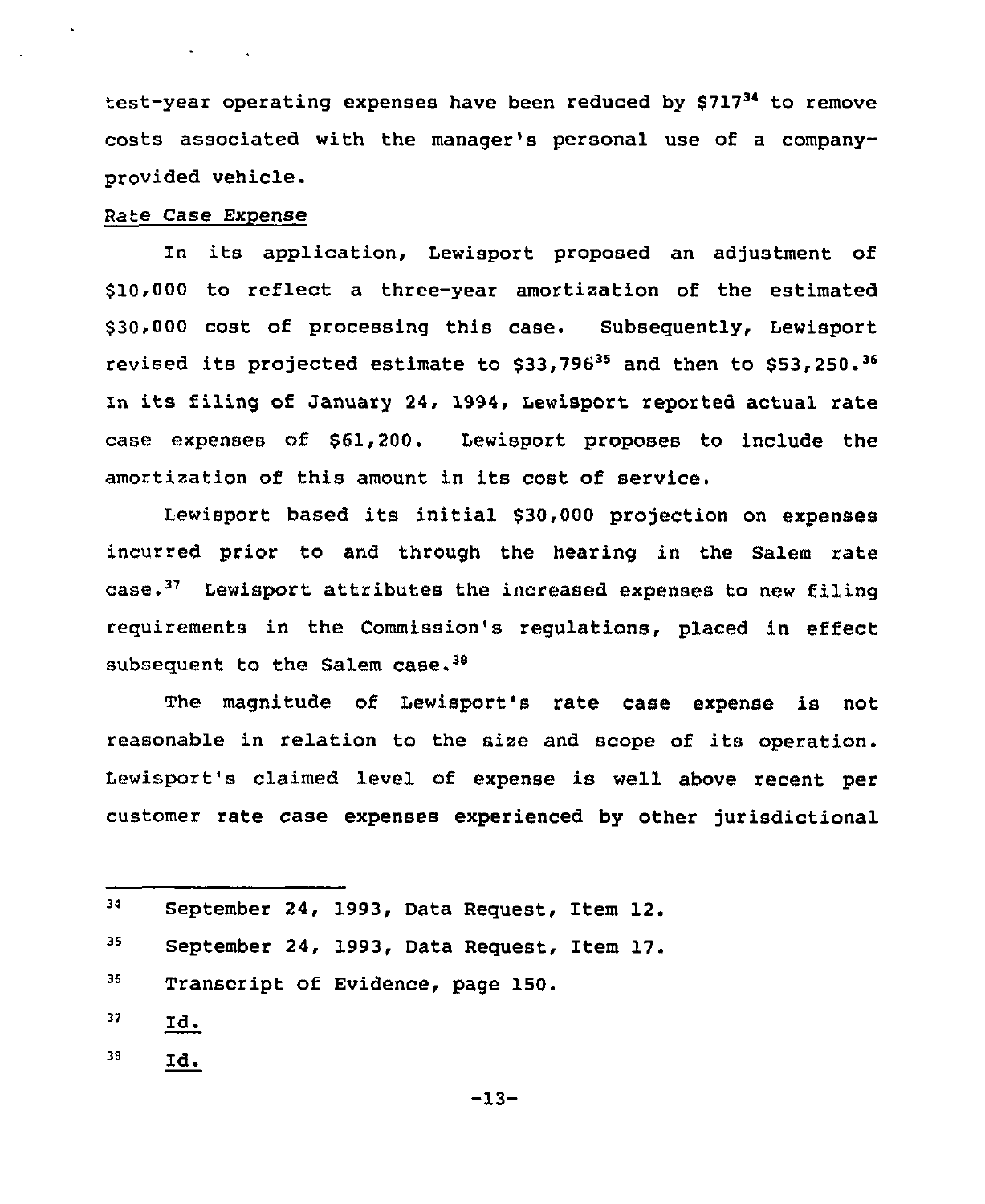companies.<sup>39</sup> Therefore, the Commission has carefully reviewed the record in this case to evaluate the reasonableness of Lewisport's proposed rate case expense. Only those rate case expenses which are considered reasonable and in line with those charged in other proceedings of similar complexity may be passed on to a utility's ratepayer. In the Salem case, the actual rate case expenses incurred prior to rehearing were  $$27,988.^{40}$  The Commission allowed full recovery of these expenses; therefore, Lewisport's original estimated expense of \$30,000 is more reasonable. Lewisport attributes the difference between its expense and Salem's primarily to the change in filing requirements, and also mentions data request requirements as a contributing factor.<sup>41</sup> This explanation is inadequate. While the new requirements are indeed more extensive than those in effect at the time of the Salem case, this was known when Lewisport filed the present case. It is unlikely that the new filing requirements, which were known at the time of the filing, were not factored into the original estimate. The data request requirements did not exceed the levels which occurred in

| 39 | Case No.   | Utility      | Customers | Expense | Exp/Cust |
|----|------------|--------------|-----------|---------|----------|
|    | $93 - 111$ | Belfry Gas   | 617       | 6,312   | 10.23    |
|    | $92 - 560$ | Salt River   | 26,115    | 20,590  | 0.79     |
|    | $92 - 452$ | KY-American  | 82,411    | 288,000 | 3.49     |
|    | $93 - 112$ | Boone Co. SD | 4,486     | 11,913  | 2.66     |
|    | $93 - 300$ | Elk Lake WD  | 312       | 2,500   | 8.01     |
|    | $93 - 133$ | Lewisport    | 1,094     | 61,200  | 55.94    |

- 40 Salem Order, page 18.
- 41 Transcript of Evidence, page 150.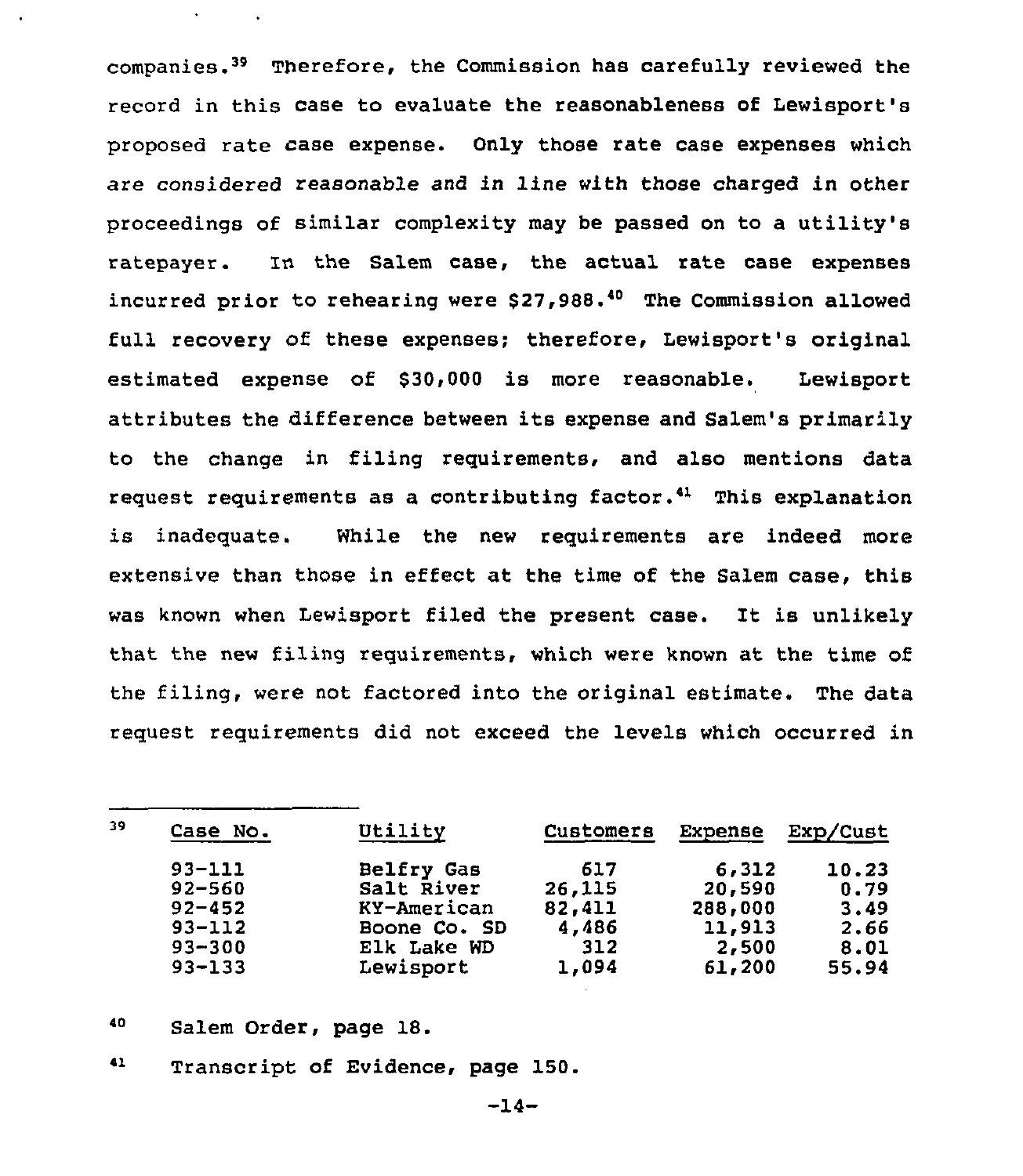the Salem case and are an inadequate explanation for the excessive expense incurred in this case.

As Lewisport has not justified its reported actual rate case expense of \$61,200, this expense is allowed at the original level of \$30,000, to be amortized over three years.

#### ADJUSTNENTS SUNNARY

Based on the foregoing adjustments, the Commission finds Lewisport's adjusted test-period operations to be as follows:

|                       | <b>Test Year</b><br>Actual | Adjustments | <b>Test Year</b><br>Adjusted |
|-----------------------|----------------------------|-------------|------------------------------|
| Operating Revenues    | \$682,727                  | \$30,808    | \$713,535                    |
| Operating Expenses    | 578,277                    | 14,561      | 592,838                      |
| Income Taxes          | 30,309                     | $<$ 17,647> | 12,662                       |
| Net Operating Expense | $S$ 74,141                 | \$33,894    | <u>\$108,035</u>             |

## COST OP CAPITAL

## Capital Structure

Lewisport's proposed capital structure of 17.73 percent equity and 82.27 percent long-term debt should be adjusted to reflect only the \$1,192,000 of actual drawdowns of a REA loan as opposed to the projected \$1,777,695 of drawdowns, as proposed by Lewisport. The resulting capital structure is 21.83 percent equity and 78.17 percent long-term debt.

# Cost of Long-Term Debt

Lewisport's proposed cost of long-term debt includes projected drawdowns of \$1,777,695 on <sup>a</sup> REA loan. As of October 1, 1993, actual drawdowns were \$1,192,000. The actual drawdowns should be

-15-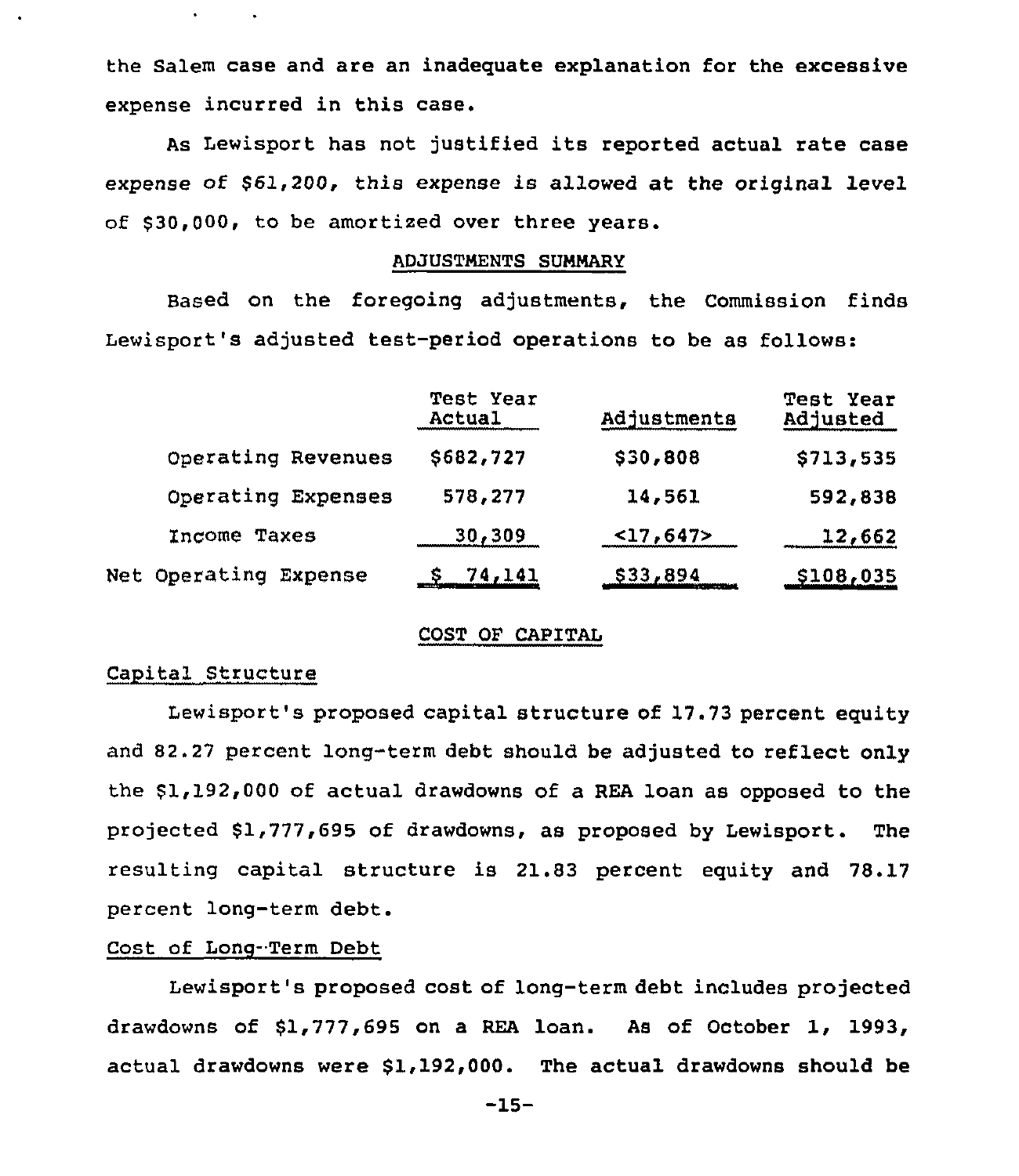used in calculating the cost of long-term debt, as well as in determining the appropriate capital structure. The embedded cost of long-term debt should be 4.63 pezcent rather than Lewisport's proposed 4.72 percent.

### Cost of Common Equity

Lewisport proposed a return on equity ("ROE") of 12.25 percent. It provided no financial analysis to support its proposal, but referred instead to the relatively large proportion of debt in its capital structure when compared to another TDS affiliate, Salem Telephone, which was granted a 12 percent equity return in 1992.<sup>42</sup> Lewisport shares with Salem the benefit of a parent corporation with greater access to the capital markets.

The Commission, having considered all of the evidence, including current economic conditions, finds that the cost of common equity is within a range of 11.75 percent to 12.25 percent. Within this range, an ROE of 12.0 percent will best allow Lewisport to attract capital at a reasonable cost and maintain its financial integrity to ensure continued service and to provide for necessary expansion to meet future requirements.

# Cost of Capital Summarv

Applying the approved capital structure to the approved capital costs yields a weighted average cost of. capital of 6.24 percent.

-16-

<sup>42</sup> Case No. 91-217, Adjustment of Rates of the Salem Telephone Company, Inc., Order dated February 28, 1992.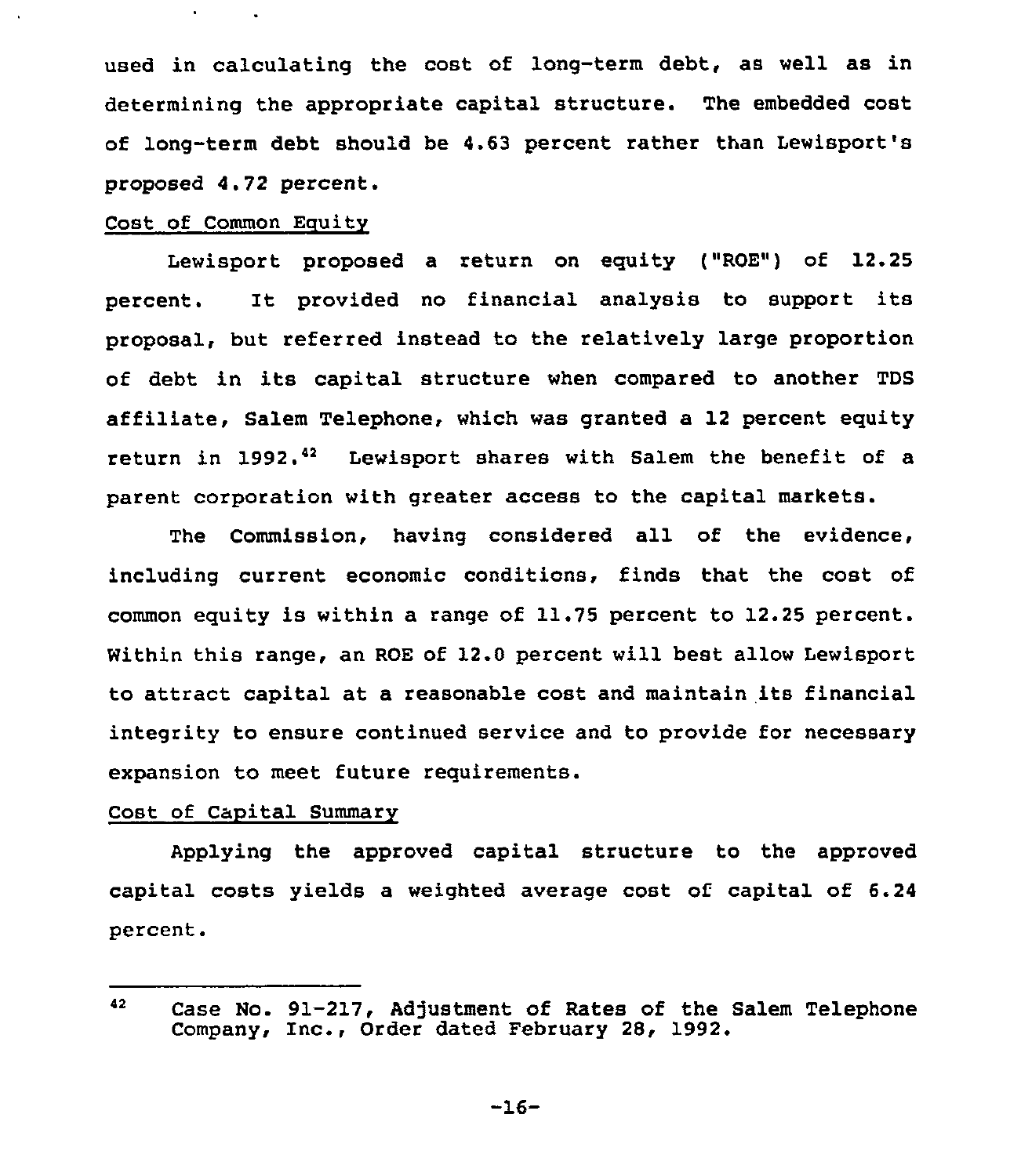#### REVENUE REQUIREMENTS

Based upon the Commission's adjustments, Lewisport has a revenue deficiency of 865,502, determined as follows:

| Net Investment Rate Base    | \$2,384,224 |
|-----------------------------|-------------|
| X Rate of Return            | 6.248       |
| Required Operating Income   | 148,776     |
| - Adjusted Operating Income | 108,035     |
| NOI Deficiency              | 70.741      |
| X Tax/Gross-Up              | 1.60778     |
| Revenue Deficiency          | 65,502      |
|                             |             |

#### RATE DESIGN

Lewisport based its percentage increases for non-recurring charges, residential service, business service, and miscellaneous service on percentage increases which were determined when current rates were set. Non-recurring charges should ideally be based on the actual current cost to provide the service. While the method used by Lewisport is acceptable in the short run, Lewisport should, in subsequent rate cases, base non-recurring charges on actual costs,

#### SUMMARY

The Commission, after consideration of the evidence of record and being otherwise sufficiently advised, finds that:

1. The rates in Appendix A, attached hereto and incorporated herein, are the fair, just, and reasonable rates to be charged by Lewisport for service rendered on and after March 1, 1994.

2. The rates proposed by Lewisport would produce revenue in excess of that found reasonable and should be denied based upon RRS 278.030.

-17-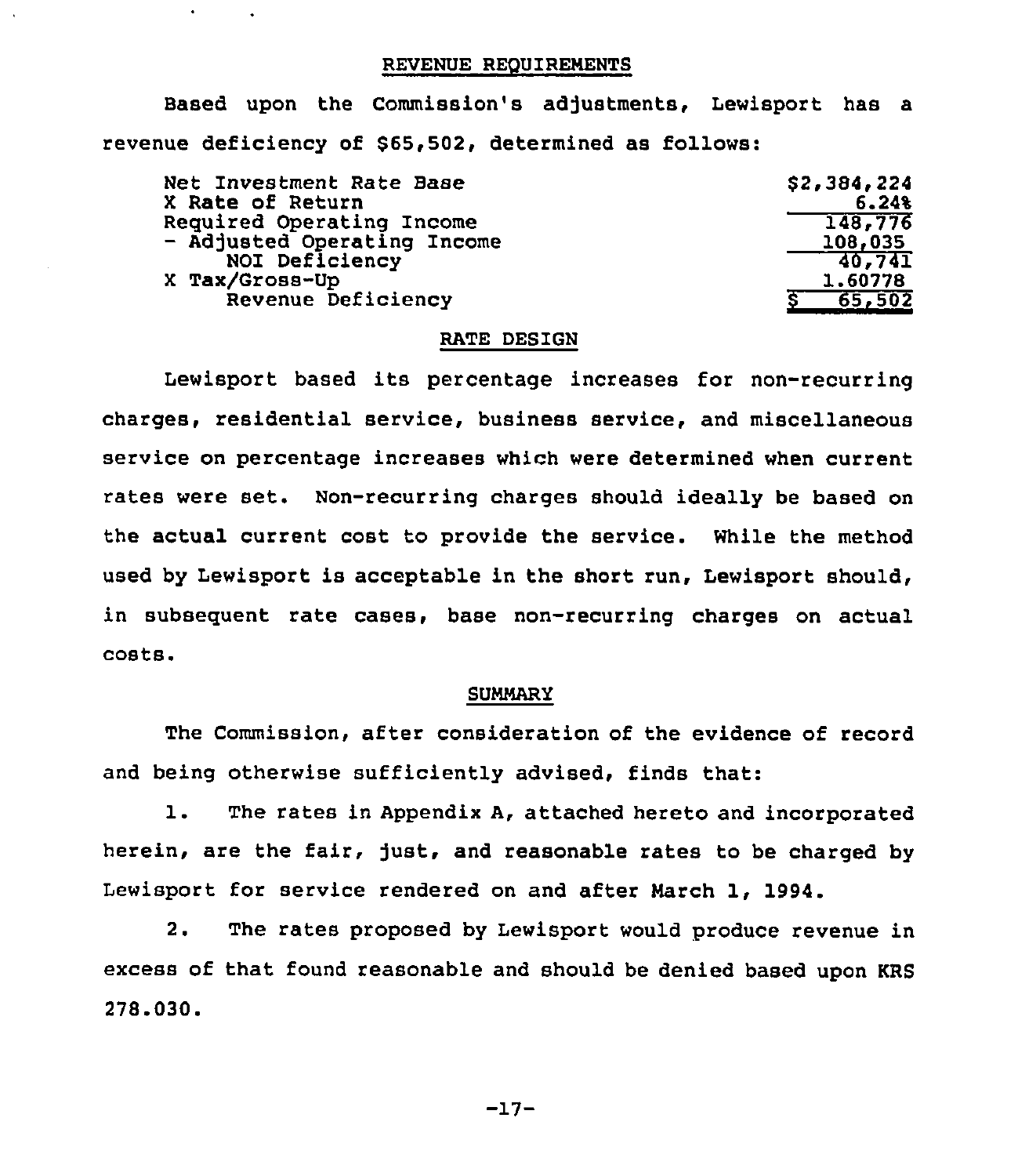3. The rate of return determined herein is fair, just, and reasonable and will provide for the financial obligations of Lewisport with a reasonable amount remaining for equity growth.

IT IS THEREFORE ORDERED that:

1. The rates in Appendix A, attached hereto and incorporated herein, be and hereby are approved for service rendered by Lewisport on and after March 1, 1994.

2. Within 30 days from the date of this Order, Lewisport shall file with the Commission its revised tariff sheets setting out the rates approved herein.

Done at Frankfort, Kentucky this 1st day of March, 1994.

# PUBLIC SERVICE COMMISSION

rman

 $\bigoplus_{\forall x \in A}$ Pole M1 Davie

ioner 'oEmisgioner /

ATTEST:

**Executive**